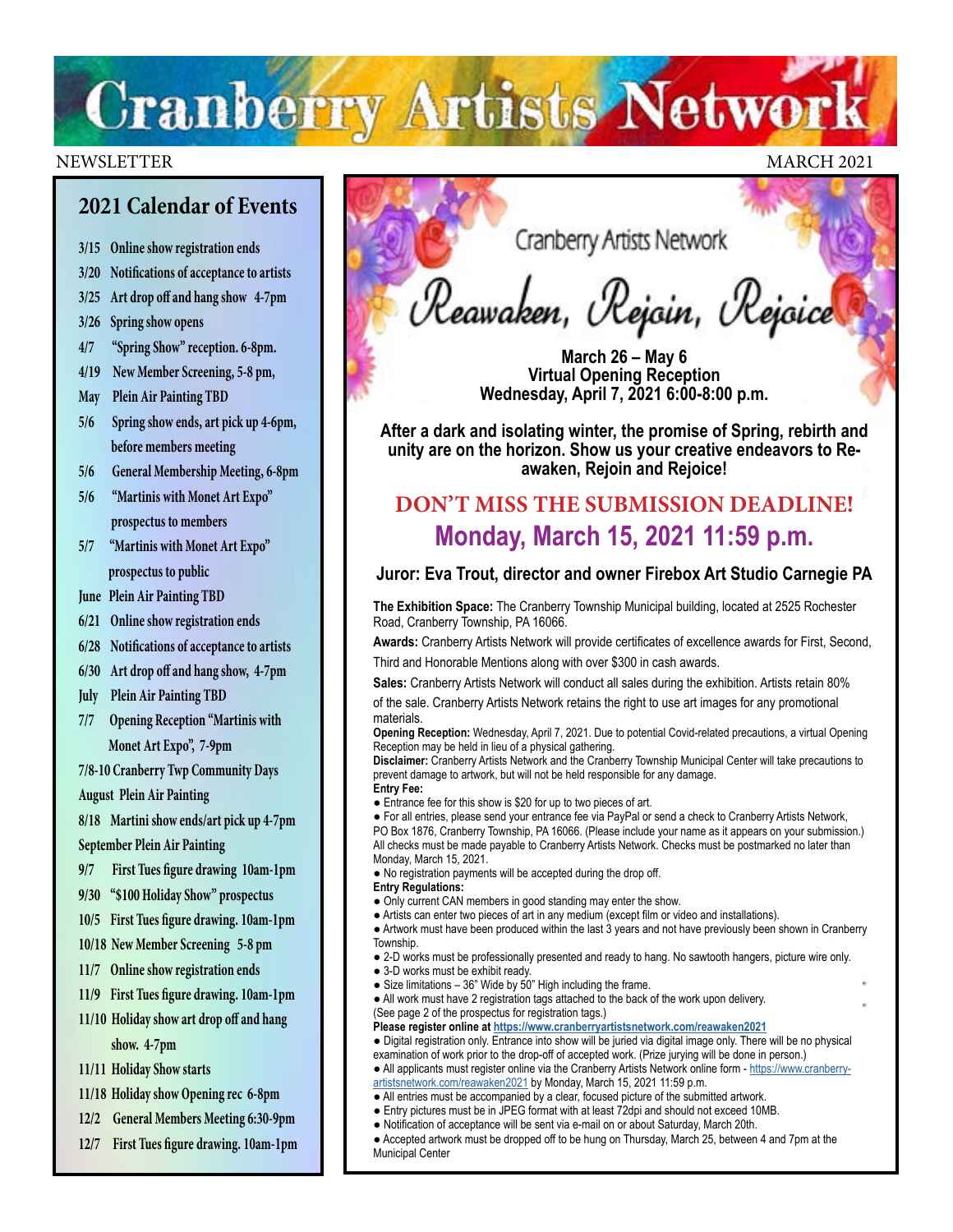## **JAMES SULKOWSKI ANNOUNCES A RETURN TO HIS MONTHLY ART WORKSHOPS !**

March 20, APRIL 17, and MAY 15

James Sulkowski's Art Studio ; 10 N. Cherry Ave, Houston, Pa 15342

9 AM to 4 PM lunch break 12 NOON to 1 PM

COST : \$125.00

CONTACT: James Sulkowski 412 874 4435 or sulkowskijames@gmail.com

Class size is VERY LIMITED.

Masks must be worn while in studio.

 Reserve your place in any or all of these classes by confirming with a phone call or email



Sweetwater Center for the Arts Community, Classes, Culture,

## **TRIGGER WARNING MARCH 19 - APRIL 24**



**Reception Friday, March 19, 7:00-9:00pm** 

**Artists Include: Marlene Boas, Kirsten Ervin, Jonathan Frey, Lisa Haabestad, Rob Ivanisin, Betsy Kellas, Karen Krieger, Glenn LaVertu, Mary B Mason, Isaac Pleta, Sarah Simmons, Joan Sonnenfeld, Scott Tammaro, Gwen Waight, and Katie Winter**

# **Cranberry Artists Network**

## **MARCH FEATURED ARTIST Rob Ivanisin**

**Rob has been making art since he was a small child. He received his first art kit at age seven and his quest for artistic knowledge snowballed from there. At twelve he attended classes at The North Hills Art Center then spent future summers at the Art Institute of PIttsburgh, Carnegie Mellon University, and the Governor's School for the Arts. He obtained a Bachelor's of Science in Art Education from Edinboro University and, for over twenty years, followed in the footsteps of his mentors, the late greats Dean Marshall and Jim Rettinger, as a K-12 art educator.**

**The art teacher in Rob is reflected in the many different mediums that comprise his own artwork, ranging from pen & ink, painting, sculpture and mixed media assemblage.** 

**"The idea or concept determines the medium and often vice-a-versa. The key is having the patience to wade through the process, the willingness to try new things with what has presented itself, and the faith to know it will all work out in the end."**

**Rob is a member of the Cranberry Artist's Network, Beaver Valley Artists, the Pittsburgh Society of Artists, and the Midland Arts council. His art has been featured in many juried shows in and around the Pittsburgh region and acquired numerous awards. Most recently, two of his pen & ink drawings have been accepted in the "Trigger Warning" show, running from March 19 – April 24, 2021, at Sweetwater center for the Arts.** 

**"It's an honor to have my work accepted into any show, but it is education and the influence I've had on my students that will transcend time".**









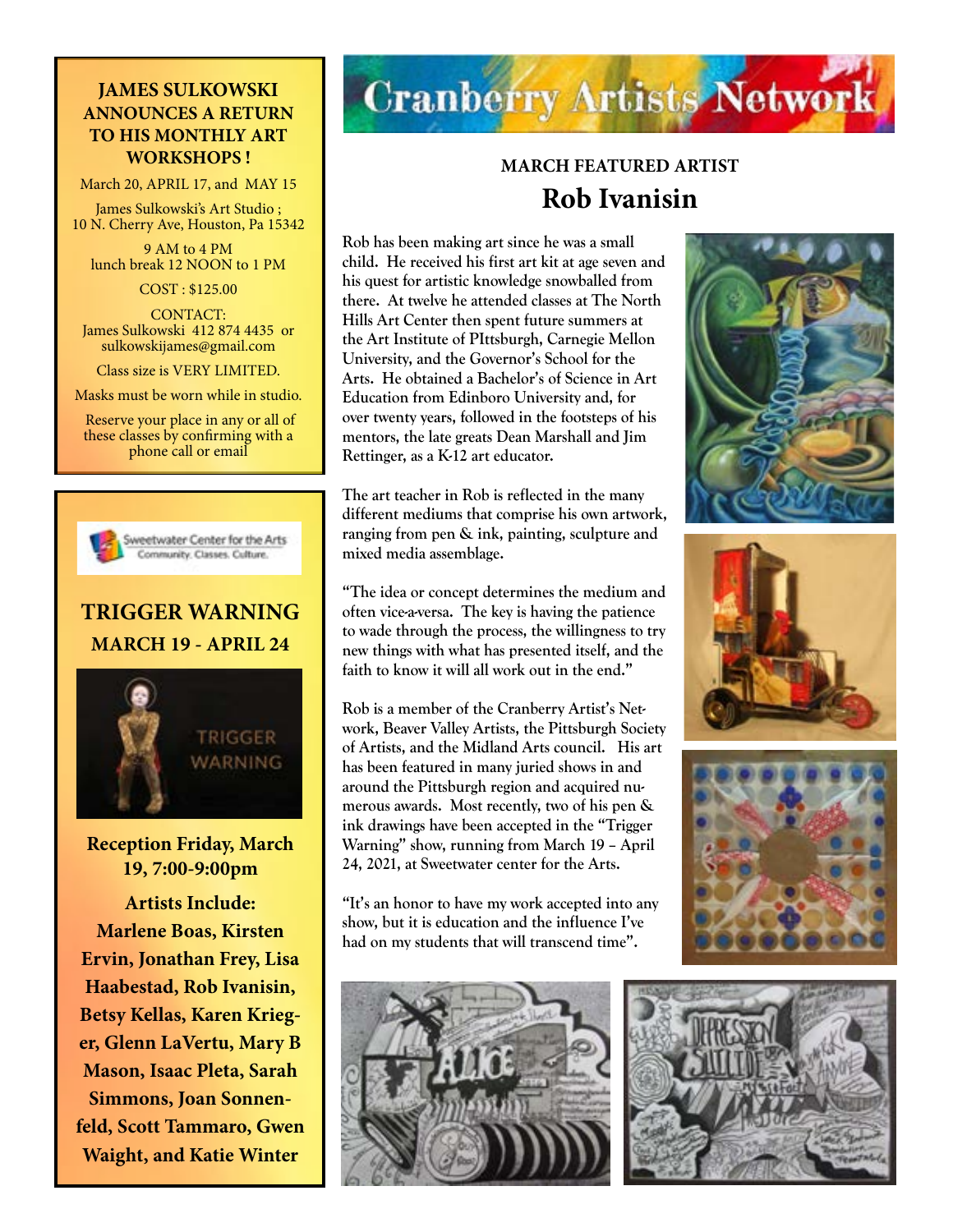

### MEMBER NEWS

Larry Brandstetter"s "In the Neighborhood" and " Bam boozle Boulevard" and [James](http://jamestobinart.com/)  [Tobin'](http://jamestobinart.com/)s "BRC" are among the 85 works selected out of the 450 entries for the Erie Art Museum's 98th Annual Nicole & Harry Martin Spring Show!

The opening of the Spring Show is set for March 19, 2021, by appointment only. Standard admission pricing for non-members; free for members. Schedule your visit at [erieartmuseum.org/visit.](http://erieartmuseum.org/visit) The closing celebration will be held 7 -9 pm on June 25, 2021.

The 98th annual Spring Show was judged by Roberto Lugo. Lugo is an American artist, ceramicist, social activist, spo ken word poet, and educator.







## **CALL FOR ARTISTS**

Sweetwater Center for the Arts Community, Classes, Culture.

# **Hand To Mouth**

The cup is the quintessential ceramic form. Potters throughout history have obsessed on the vessel shape, searching for their own perfect balance of beauty, function, concept, and expression. Contemporary ceramic artists have continued this exploration creating cups, mugs, tumblers, etc. that make their user think, feel, laugh, admire, and want to drink more!

Hand to Mouth is a national juried exhibition of ceramic cups, functional and non-functional. Entries must be made of 80% ceramic material. All artists 18 and older that resided within the United States and territories are eligible.

Submission Deadline: April 1 Artist Notification: April 5 Exhibition Dates: May 7 - June 5 Entry Fee: \$20 for up to 3 entries \$250 in prizes!

[https://sweetwaterartcenter.org/call\\_](https://sweetwaterartcenter.org/call_for_artists/hand-to-mouth/) [for\\_artists/hand-to-mouth/](https://sweetwaterartcenter.org/call_for_artists/hand-to-mouth/)

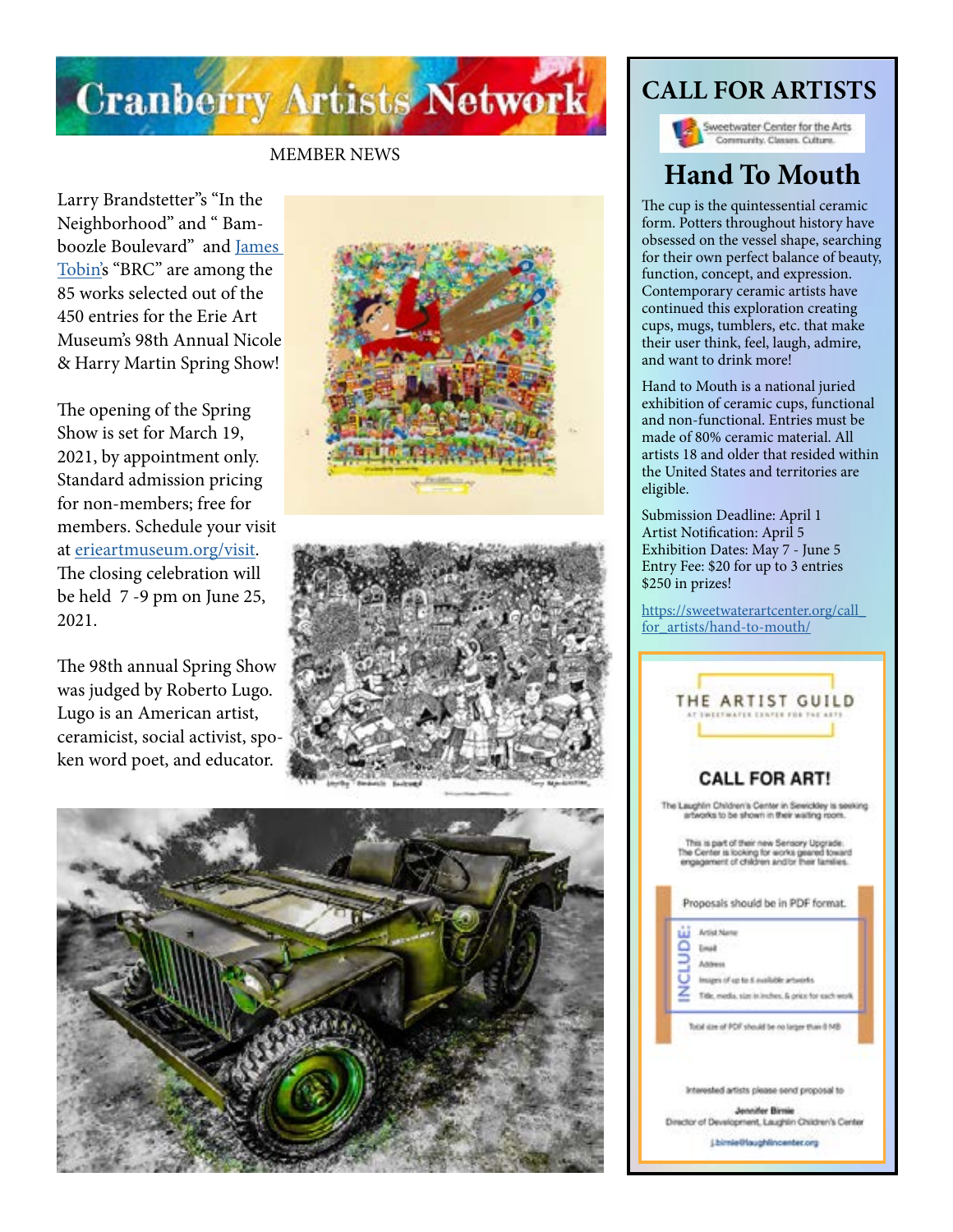## **CALL FOR ARTISTS**

## **Latrobe Art Center Annual Open Art Show**

This exhibition will be on display at the Latrobe Art Center, 819 Ligonier St., Latrobe, PA, and online at LatrobeArtCenter.org Thursday, May 6 - Saturday, June 5, 2021. A Reception will take place on Thursday, May 13, 2021 from 6:00 pm to 8:00 p.m. at the Latrobe Art Center. Awards will be presented at 7:00 p.m. and will be livestreamed via YouTube and Facebook.

Artwork can be dropped off at the Latrobe Art Center on Saturday, May 1 and Monday, May 3, 2021 between 10:00 a.m. and 3:00 p.m.

Categories for entry are as follows:

1. **Open Division**—original work and composition by an established artist.

2. **Amateur Artist Division** an artist with little experience and who has not won any previous prizes in our annual show.

3. **College Artist Division** any artist ages 18-21 who are currently enrolled in college (current student ID proof required).

4. **Junior Artist Division**—any artist ages 14-17.

5. **Young Artist Division**—any artist ages 3-13.

[https://www.latrobeartcenter.](https://www.latrobeartcenter.org/2021-open-show-prospectus) [org/2021-open-show-prospectus](https://www.latrobeartcenter.org/2021-open-show-prospectus)

# **Cranberry Artists Network**

### MEMBER NEWS

Congratulations to CAN members **Betty Trout** for receiving the first place award for her painting "Downtime" and Patricia Mae Young for receiving Honorable Mention for "Aruba Breezes" in the North Hills Art Center Where Love Dwells 2021 Winter Show Art Exhibit. Other CAN members who participated in the exhibit were Larry Brand-stetter, [Gina Judy](https://www.ginajudyfineart.com/), Marian Sallade, Alicia Stankay, [Debra Tobin,](http://www.debratobinart.com/) and [James Tobin](http://jamestobinart.com/).



Congratulations to CAN members Patricia Mae Young and Diane Grguras . They are winners in the Southern Alleghenies Museum Winter Paint Out in Ligonier!





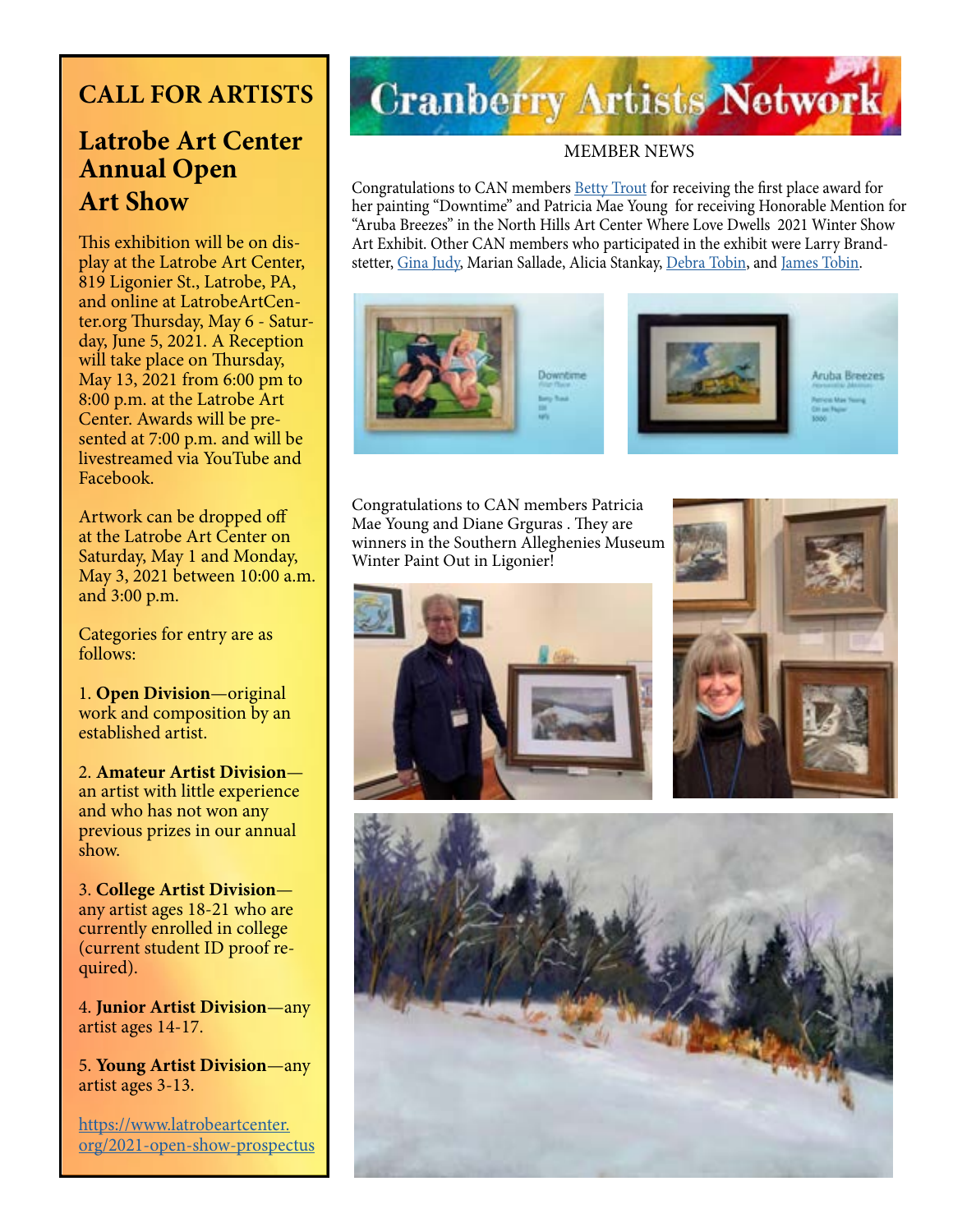

## **CALL FOR ARTISTS**

# **Westmoreland Art Nationals Juried Fine Art & Photography Exhibit**

Now Accepting Entries for 2021 Westmoreland Art Nationals Every year, the Westmoreland Arts & Heritage Festival holds the Westmoreland Art Nationals, a juried fine art and photography competition, featuring art from all around the country. Artists are permitted to enter as many pieces as they'd like to be considered in both of our exhibits.

The first exhibit will be held in Commissioners Hall at Westmoreland County Community College. The exhibit will run from Saturday, May 22 through Wednesday, June 9, with the Opening Reception on May 22 from 6-8 PM. Awards will be Announced at 7:00 PM on May 22 and posted on our Facebook page. The second exhibit will be held at the Westmoreland Arts & Heritage Festival on Thursday, July 1 through Sunday, July 4 with the Opening Reception set for Saturday, June 26 from 6-8 PM. Awards will be Announced at 7:00 PM on June 26 and posted on our Facebook page. Both shows are free and open to the public to attend.

A total of \$4,800 in prize money will be awarded in the following categories:

- 
- Best of Show Sculpture New Entrant
- 
- Painting Photography People's Choice
- 
- 
- Graphics Mixed Media
- 
- Craft Digital Medial/Digital Art

Winners are selected for each exhibit and are not announced until the night of the Opening Receptions. Both shows provide excellent exposure and serve as wonderful networking opportunities to meet other distinguished artists.

Deadline for Entries: March 5, 2021 <https://artsandheritage.com/the-arts/art-nationals/>

# **Greensburg Art Center 2021 Biennial Juried Exhibition**

Open Juried Exhibition May 15 – June 25 Entry Deadline: March 12 Entry Fee: \$35 OVER \$1500 in Awards and Prizes

### [www.greensburgartcenter.org](http://www.greensburgartcenter.org)

[https://www.greensburgartcenter.org/wp-content/uploads/2021/01/2021-Bien](https://www.greensburgartcenter.org/wp-content/uploads/2021/01/2021-Biennial-Prospectus.pdf)[nial-Prospectus.pdf](https://www.greensburgartcenter.org/wp-content/uploads/2021/01/2021-Biennial-Prospectus.pdf)

## **CALL FOR ARTISTS**



## **Regional Show:**

**Inspired by Nature, Highlighting the Sakura Project and the Pittsburgh Sogetsu ikebana Group** 

**OPEN TO ALL**

Each piece must fit the theme: Inspired by Nature) - 2021 Inspired by Nature w/nature theme.

Drop Off 4/5-9, M-F 10am-3pm, plus Tues nite 7-9pm.

Judge is James Sulkowski.

Virtual show live at 6pm Sat. 4/17.\

In gallery show 4/19-5/14

## **[North Hills Art Center](https://www.northhillsartcenter.org/)**

**3432 Babcock Blvd Pittsburgh, PA 15237 412-364-3622**